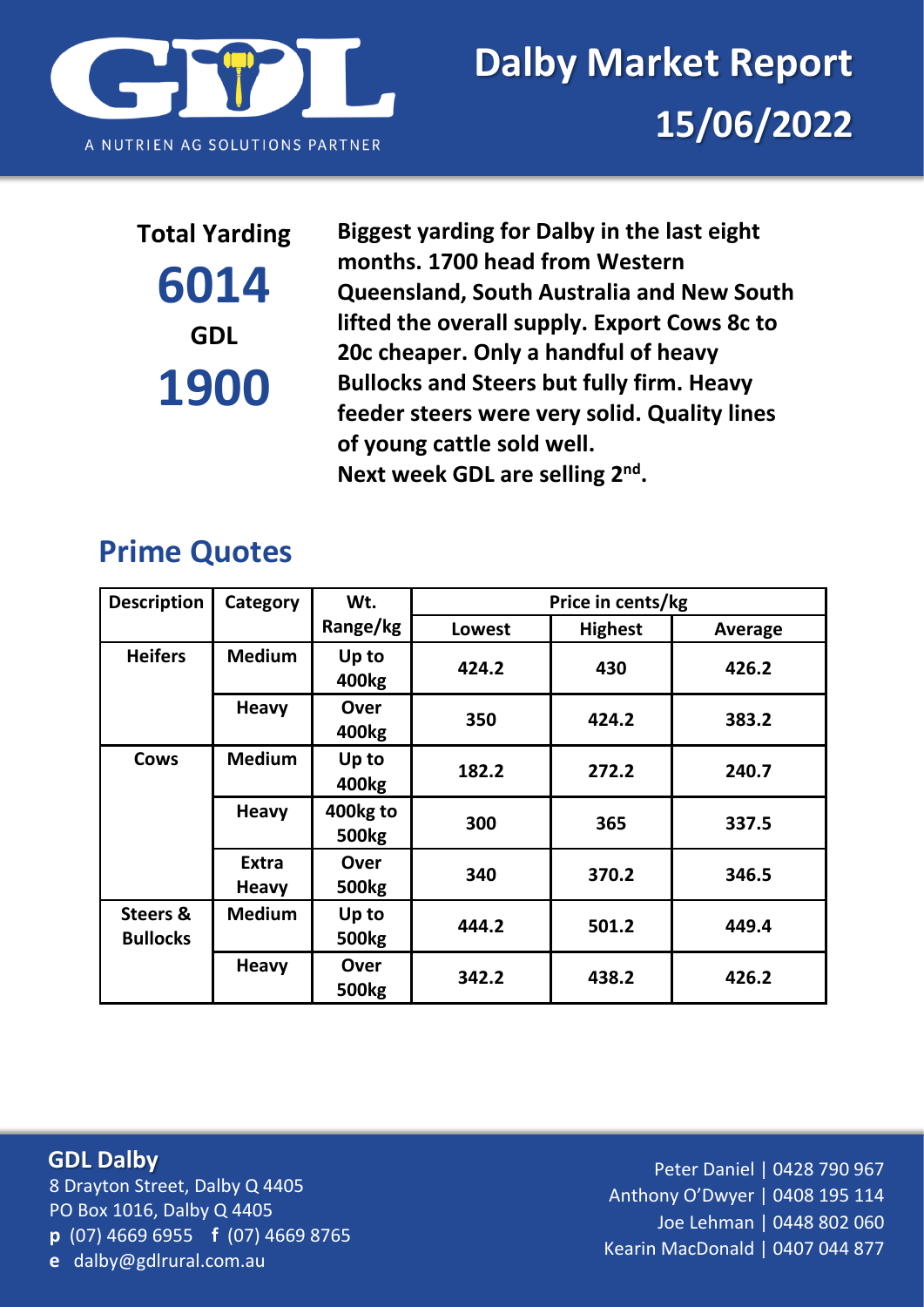

### **Store & Feeder Quotes**

| <b>Description</b>       | Wt. Range/Kg       | Price in cents/kg |                |         |  |
|--------------------------|--------------------|-------------------|----------------|---------|--|
|                          |                    | <b>Lowest</b>     | <b>Highest</b> | Average |  |
| <b>Steers</b>            | <b>Under 200kg</b> | 622.2             | 740.2          | 704     |  |
|                          | 200kg to 280kg     | 546.2             | 784.2          | 647.3   |  |
|                          | 280kg to 330kg     | 552.2             | 634.2          | 585.9   |  |
|                          | 330kg to 400kg     | 520               | 586.2          | 563.1   |  |
| <b>Feeder Steers</b>     | Over 400kg         | 430.2             | 588.2          | 522.7   |  |
| <b>Heifers</b>           | <b>Under 200kg</b> | 550               | 654.2          | 613.3   |  |
|                          | 200kg to 280kg     | 440               | 670.2          | 565.6   |  |
|                          | 280kg to 330kg     | 420               | 574.2          | 553.1   |  |
|                          | 330kg to 400kg     | 471.2             | 586.2          | 544.6   |  |
| <b>Feeder Heifers</b>    | Over 400kg         | 408.2             | 520            | 480.4   |  |
| <b>Feeder/Boat Bulls</b> |                    | 396.2             | 550            | 468.3   |  |
| <b>Slaughter Bulls</b>   |                    | 302.2             | 348.2          | 320.6   |  |

#### **GDL Dalby**

8 Drayton Street, Dalby Q 4405 PO Box 1016, Dalby Q 4405 **p** (07) 4669 6955 **f** (07) 4669 8765 **e** dalby@gdlrural.com.au

Peter Daniel | 0428 790 967 Anthony O'Dwyer | 0408 195 114 Joe Lehman | 0448 802 060 Kearin MacDonald | 0407 044 877